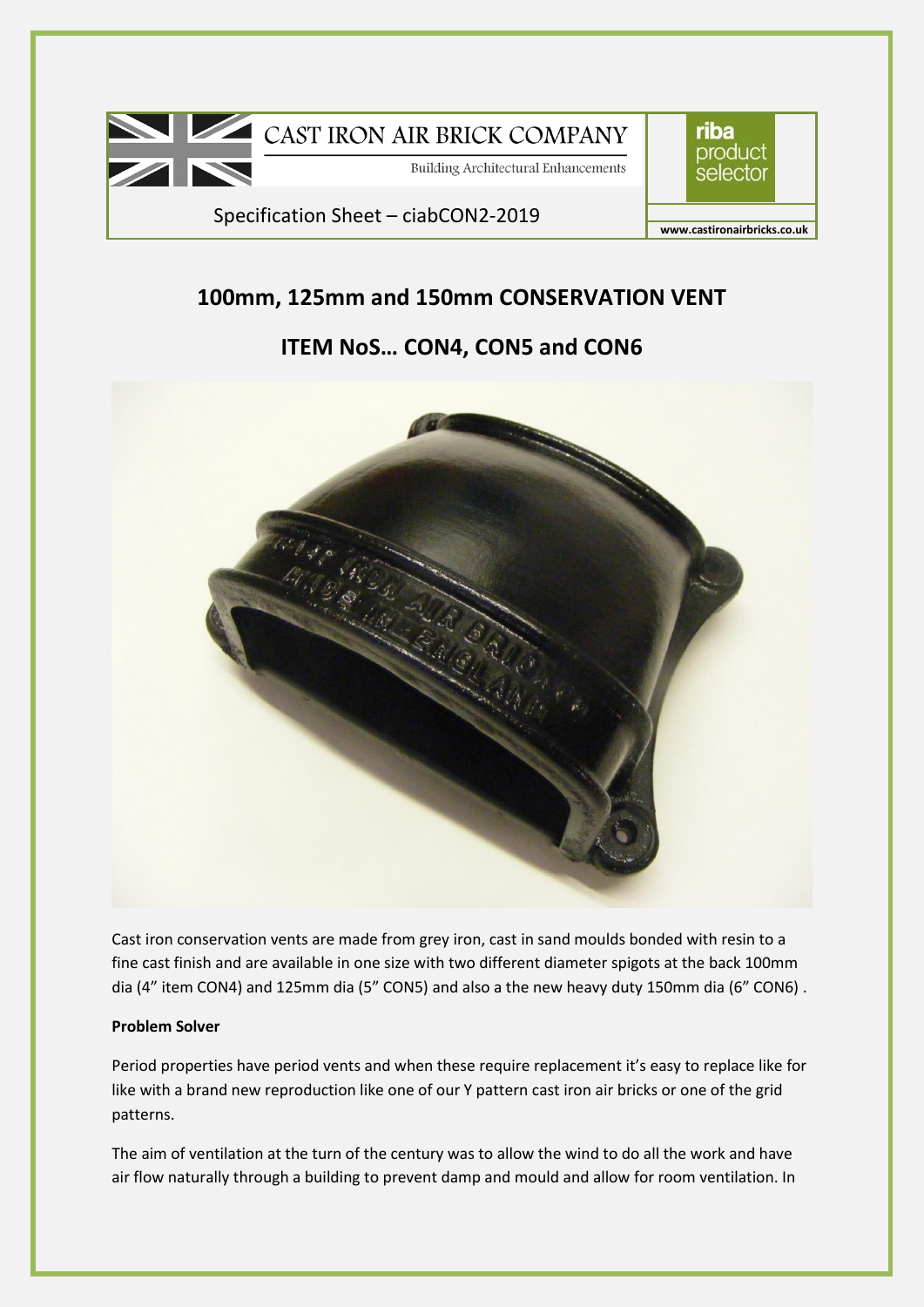the 21<sup>st</sup> century, these period properties have evolved and instead of having Victorians and Edwardians living in them they've now got  $21<sup>st</sup>$  century folk living in them and working in them. Instead of a dairy, wash houses, outside toilet and wash basins they've now got ensuite shower and wc, a main bathroom, a cloakroom, a tumble dryer and hob extractors. Instead of allowing air to flow naturally into the house we extract the air out of the house, mechanically, using electric motors and these terminate on the outside walls of the property and create a problem.

The problem being of course is that all the original vents look original and all the  $21<sup>st</sup>$  century vents look, well  $0.21$ <sup>st</sup> century. That's not a good look and we know what a pain it was for architects, interior designers, kitchen installers and conservation officers because way back in 2010 they told us. We would receive so many emails with images of plastic terracotta Screwfix cowls bolted onto the side of listed buildings installed in the 80s and repaired with silicon sealant that we felt we had to do something. You said you wanted a cowl because the motors don't want to fight when it's windy to extract the air and you didn't want your clients hearing a flap in the ductwork everytime the extractor came on or there was a breeze. It was a cowl that was needed but it needed to look as if it was original to the house, the sort of grille that the Victorians would have had if they'd invented the tumble dryer. A grille that looked a little like an upside down rain hopper perhaps? So we set to work and created our very first cast iron grille pattern in wood and commissioned a micro foundry in Bristol to cast four so we could show them at the homeshow at the NEC in Birmingham. The feedback was amazing and sure enough a few months later we started to see the conservation vent appearing on tenders and in plans for renovations and conversions and we now sell around 1000 a year, it's our biggest seller.

#### **Construction**

The conservation vent is made from fine cast grey iron. The cowl deflects the extracted air downwards and is screwed into the wall through the 5mm diameter countersunk screw holes in the lugs on each corner (6mm in the CON6) . The spigot at the back is designed to fit into a core drilled hole.

#### **Uses**

Mainly used as an exterior vent to extract damp and moist air from inside a building. Hob extractors, kitchen extractors, cloakrooms, wc, bathrooms, ensuites and tumble dryer outlets are the main uses. As the name suggests it does suit period properties although it's quite a statement piece even on contemporary buildings but it has been used on a significant number of listed buildings and properties in conservation areas. It may need listed buildings consent to install it but, so far, we haven't heard of any conservation officer that has refused its introduction. The conservation vent has been instrumental in improving extractor efficiency as installers have told us they've been able to extract close to where the fan is positioned whereas in the past they've ducted metres and metres of flexi pipe to terminate on a back wall to appease the authorities.

It can also be used as an interior vent to allow air in for combustion especially with regards to stoves. It's elegant dome and undisputed Victorian charm are most at home in the kitchen providing 7200mm2 of free area for combustion air to oil fired Agas or background kitchen ventilation to enhance the look even with electric ovens.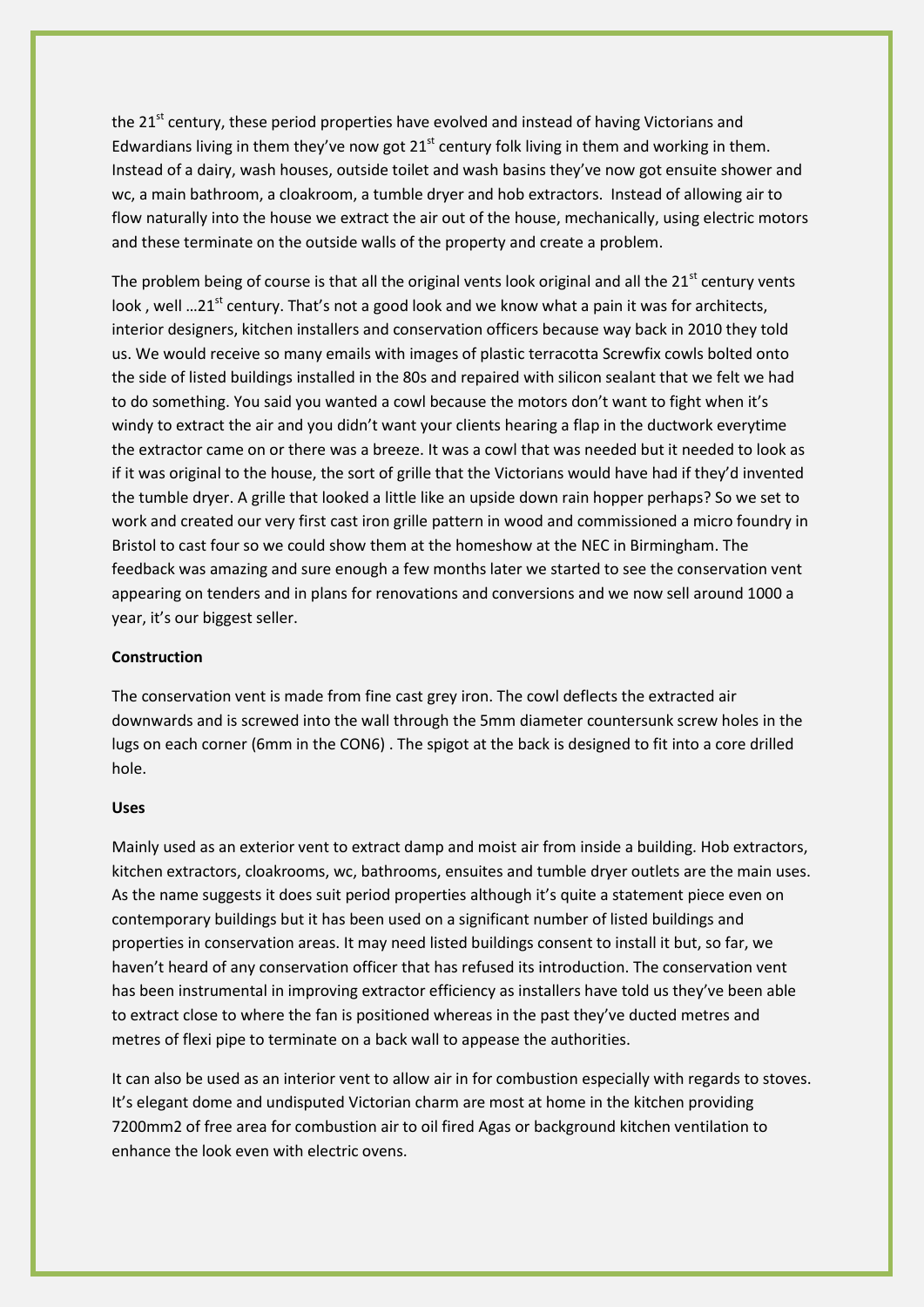Buildings predominantly installing these grilles are large buildings for restoration and conversion to apartments, care homes, manor houses and also farm houses.

The larger 6" CON6 is ideally suited for larger properties and industrial conversions and commercial outlets where a larger air flow is required. We have three installed at our own farm house  $(17<sup>th</sup>$ century) on the tumble dryer outlet, kitchen extractor and at the end of drain water outlet. Here are a few examples of notable buildings:- Glasgow University, Godinton House Kent, Causeway Weymouth, Castle Gayer Cornwall and Roger Needham Building Cambridge University.

### **Finish**

We supply them either bare metal or primed red oxide for clients and contractors to paint on site or painted black. We can supply bespoke RAL painted to match customers' existing brickwork or requirements. Please note that items painted in such a way are nonreturnable, there is an additional charge for this and it will add 1-2 weeks onto the delivery time.

### **Environmental Benefits and Longevity**

All the cast iron air bricks we commission are UK made and this product is made in Oxford, England.

Cast iron is not affected by UV and is fire resistant and fully recyclable. The cast iron used in the manufacture of this product is sourced from scrap iron with the addition of a small amount of pig iron. On average, 95% of the casting is recycled material. The moulds used to create the castings are generated using sand that is packed in a box with one of our patterns and this sand is used again and again to create further castings.

Casting in the UK has ensured all our products are made to strict emission and pollution levels in accordance with the latest legislation and that the workers creating these products are fairly paid and have a safe working environment in which to earn a living.

Melting iron requires a substantial amount of energy from either gas or electricity and to offset the CO2 emissions from this process we have planted over 300 trees in our own 3 acre wood. The annual absorption of CO2 from our wood is enough to ensure the production of our castings is carbon neutral.

As we don't import any of our products, the mileage from foundry to our finishing workshop and distribution bay in North Devon is very low keeping our carbon footprint small and once installed we expect this air brick to last a life time.

#### **Maintenance**

Bare cast iron will rust but this rust forms a protective layer to prevent further corrosion and requires no further maintenance, it is ideal for installation in red brick properties but may stain light coloured brickwork or light coloured rendered properties.

Painted vents use three part epoxy primer followed by two part epoxy black gloss top coat which is extremely hard wearing and is unlikely to require repainting within a decade unless the paint is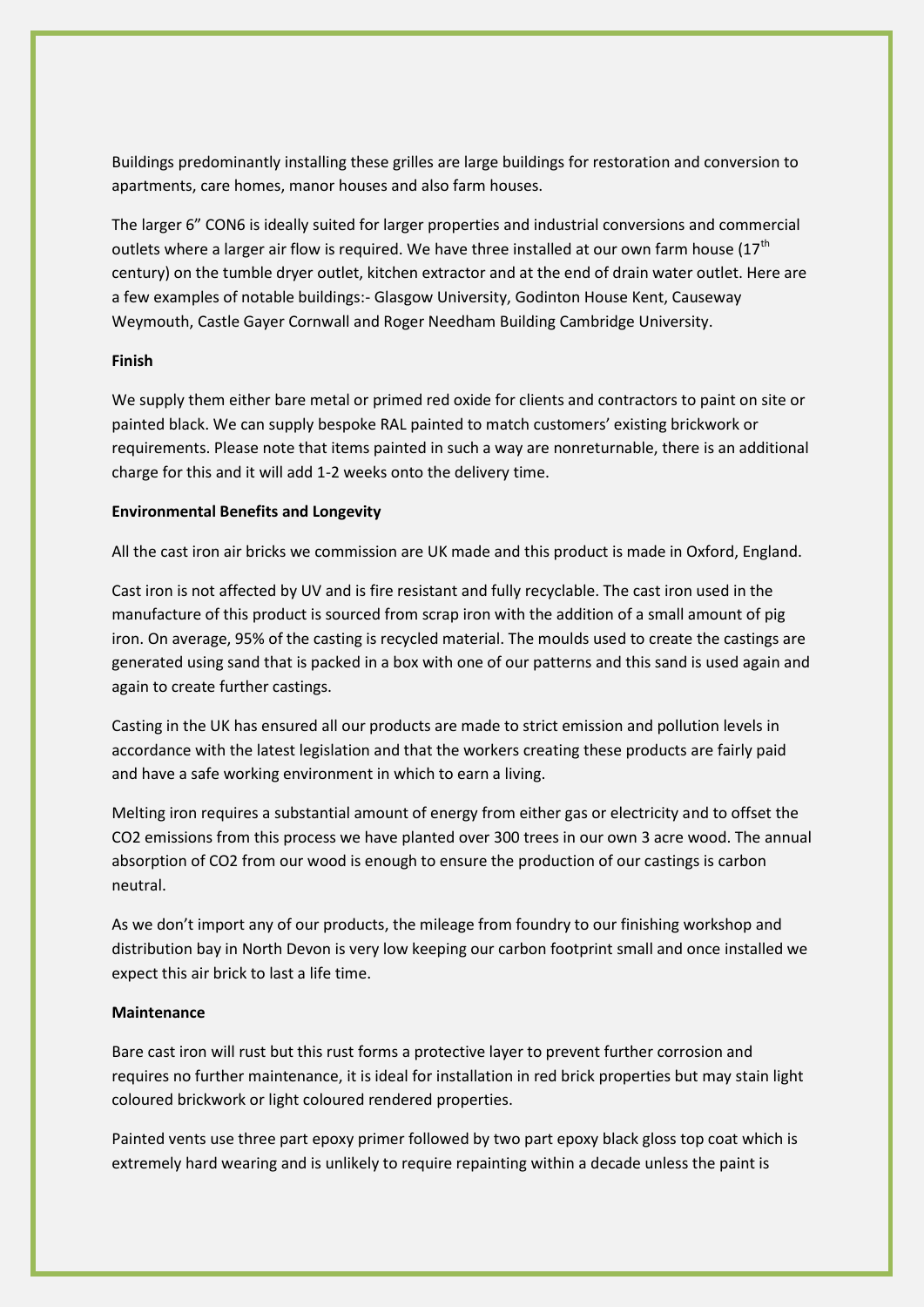chipped or the air brick exposed to salt. The gloss paint will dull over time, in exposed conditions it is likely to dull to a satin sheen in a year or two.

## **Notes for architects**

Stunning, cast iron, authentic, vent for period properties requiring sympathetic, extractor outlets with the benefit of back draught prevention from a cowled front.

These grilles should be used along with the appropriate 4, 5and 6 inch diameter core drilled holes when attaching to exterior walls.

Conservation vents can be used in conjunction with a number of additions such as mesh, flaps and ducting. We can supply flexible ducting which can be cut to short lengths for attaching the male end of the flap to engage on the male spigot. The flexi ducting is a tight fit on the spigot and may not need clips to secure it. We supply round mesh cut larger than the spigot so it can be wrapped around the back of the spigot a trapped. The mesh is removable for cleaning by unscrewing the grille and should be inspected regularly and cleaned either by blowing air or vacuuming if the debris is non greasy or can be dissolved in a degreaser such as acetone and drying before reinstallation. If mesh is used it should be noted that this will prevent the flap opening if the flap is placed directly next to it.

We do not supply screws but, as the unit is very heavy we suggest installers use screws with sufficient length to ensure the grille is firmly secured to the wall. This is especially important for the CON6 if it is installed at head height. As with all installation of mesh used in ventilation grilles, specifiers should be aware of the latest Gas Safe and HETAS regulations regarding solid fuel, oil and gas appliances.

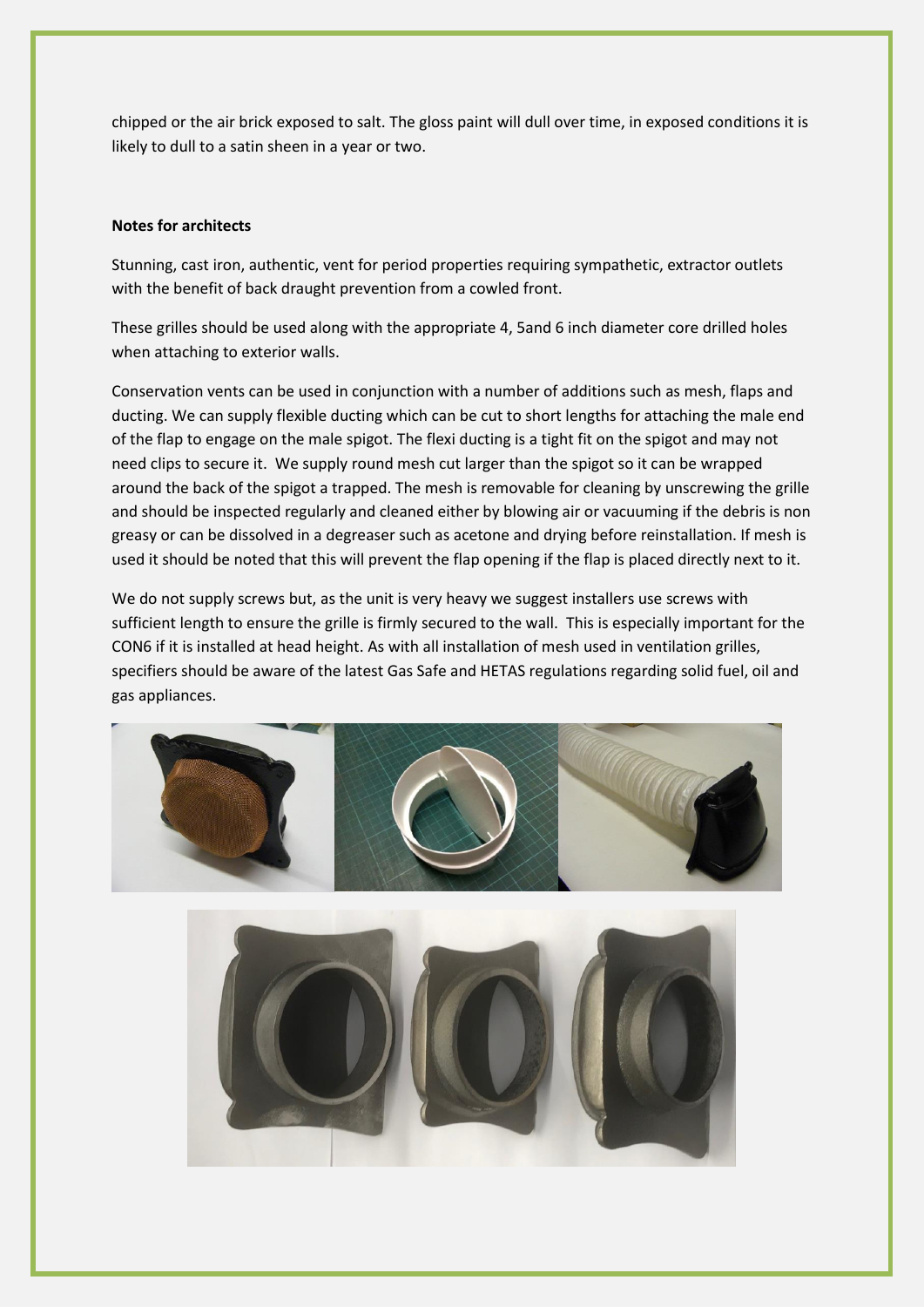| SPECIFICATION TABLE - COWLED CONSERVATION VENT |                                   |                          |                          |                |                    |                                       |                            |  |  |
|------------------------------------------------|-----------------------------------|--------------------------|--------------------------|----------------|--------------------|---------------------------------------|----------------------------|--|--|
| <b>Item Code</b>                               | Nom. Size<br>(Inch)<br>Spigot dia | Size in mm<br>Spigot dia | <b>Vent Size</b><br>(mm) | Weight<br>(KG) | Free Area<br>(mm2) | <b>Free Area</b><br>with mesh<br>(mm) | Plate<br>thickness<br>(mm) |  |  |
| CON <sub>4</sub>                               | $\overline{4}$                    | 100                      |                          | 2.5            | 7200               | 4750                                  | 8                          |  |  |
| CON <sub>5</sub>                               | 5                                 | 125                      | $\overline{\phantom{0}}$ | 2.5            | 7200               | 4750                                  | 8                          |  |  |
| CON <sub>6</sub>                               | 6                                 | 148                      | $\overline{\phantom{m}}$ | 5              | 11,100             | 7325                                  | 8                          |  |  |

(Full dimensional table is at the end of this document) Material – Grey cast iron 250

British Made Product

Cast iron foundry source – Oxford, England

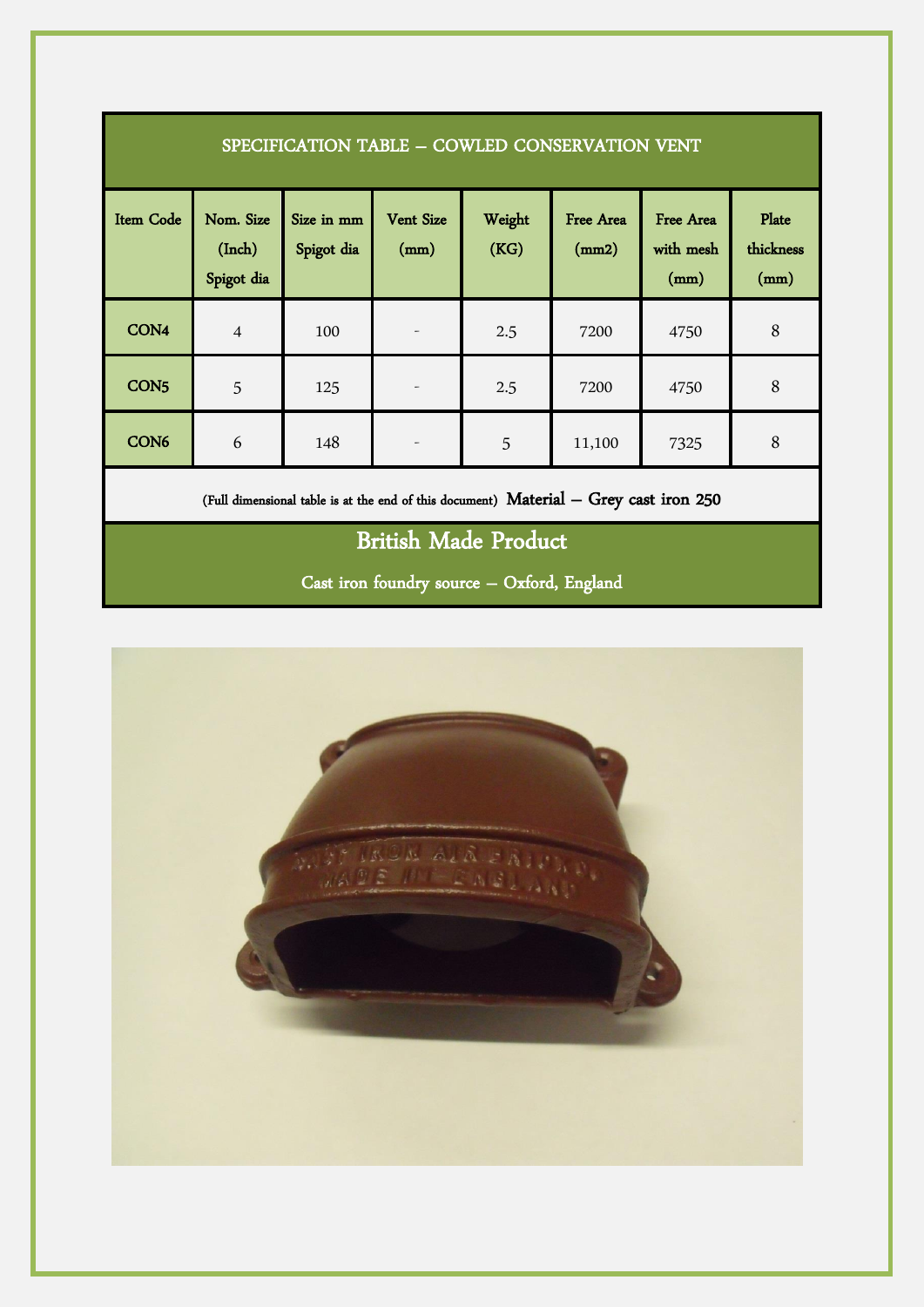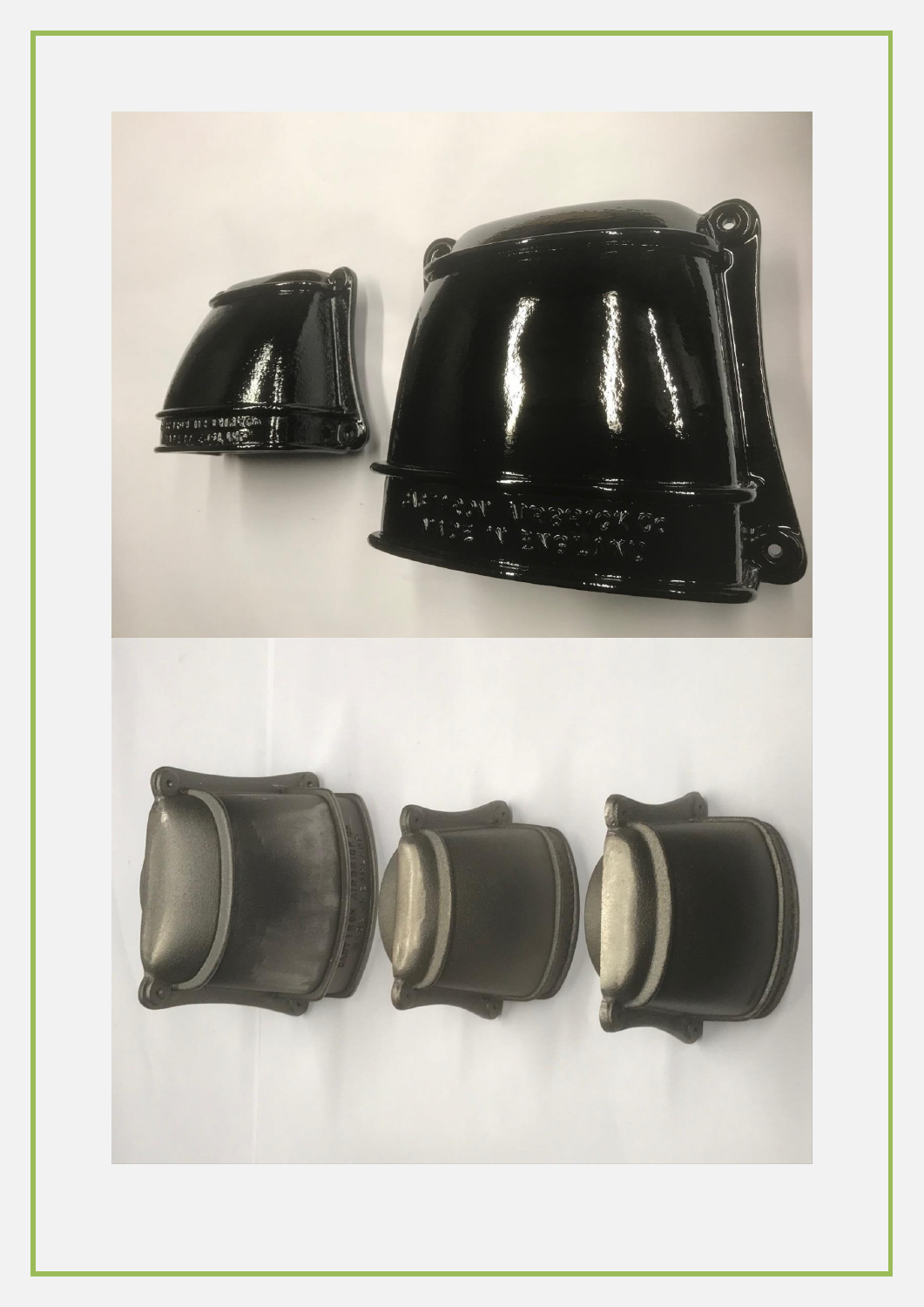

For more details please see our website…

<https://www.castironairbricks.co.uk/product-category/period-vent-grilles/>

Alternatively email or call us

[Sales@castironairbricks.co.uk](mailto:Sales@castironairbricks.co.uk)

01598 711999

Delivery for this product is normally from stock for low volume orders and these are sent out the next working day for orders received before 12 oclock. Ideally we hold 50 units bare metal and 10 units primed red oxide and painted black of each size although this is a guide and can quickly change. If we need to prime more red this will add a couple of days to delivery, paint more black this will be 5- 7 days longer and bespoke painted fronts ( customer supplied RAL) are typically 10- 14 days

Cast Iron Air Brick Company, Down Farm, Brayford, EX32 7QQ